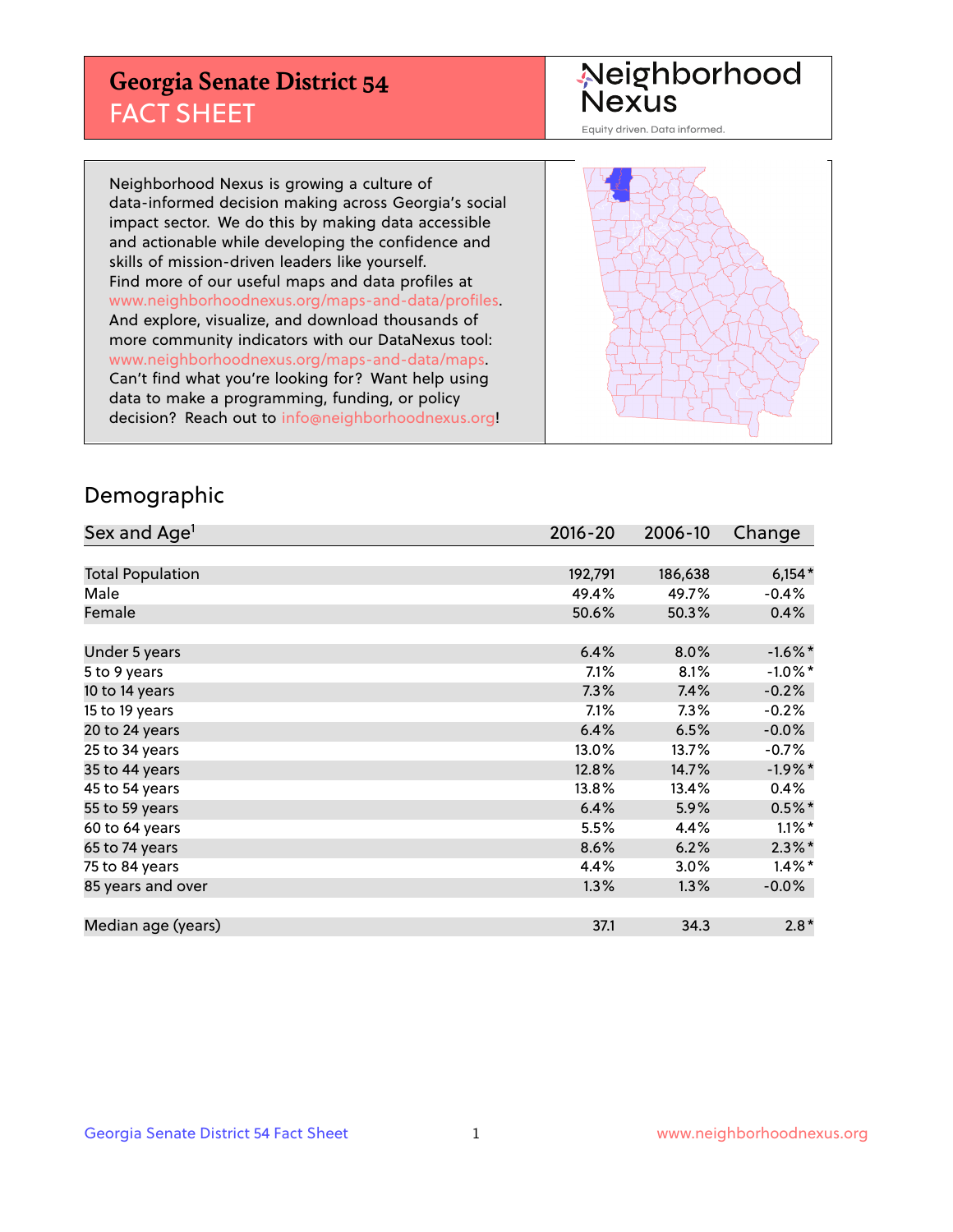## Demographic, continued...

| Race <sup>2</sup>                                            | $2016 - 20$     | 2006-10         | Change      |
|--------------------------------------------------------------|-----------------|-----------------|-------------|
| <b>Total population</b>                                      | 192,791         | 186,638         | $6,154*$    |
| One race                                                     | 96.5%           | 98.2%           | $-1.7%$ *   |
| White                                                        | 87.6%           | 83.5%           | 4.0%*       |
| <b>Black or African American</b>                             | 3.2%            | 3.3%            | $-0.1%$     |
| American Indian and Alaska Native                            | 0.9%            | 0.4%            | $0.5%$ *    |
| Asian                                                        | 1.1%            | 1.0%            | 0.1%        |
| Native Hawaiian and Other Pacific Islander                   | 0.0%            | 0.0%            | 0.0%        |
| Some other race                                              | 3.7%            | 10.0%           | $-6.3\%$ *  |
| Two or more races                                            | 3.5%            | 1.8%            | $1.7\%$ *   |
| Race alone or in combination with other race(s) <sup>3</sup> | $2016 - 20$     | 2006-10         | Change      |
| Total population                                             | 192,791         | 186,638         | $6,154*$    |
| White                                                        | 90.9%           | 85.2%           | $5.7\%$ *   |
| <b>Black or African American</b>                             | 4.2%            | 3.9%            | 0.3%        |
| American Indian and Alaska Native                            | 1.7%            | 0.9%            | $0.8\%$ *   |
| Asian                                                        | 1.3%            | 1.3%            | 0.1%        |
| Native Hawaiian and Other Pacific Islander                   | 0.1%            | 0.0%            | 0.1%        |
| Some other race                                              | 5.5%            | 10.6%           | $-5.2\%$ *  |
| Hispanic or Latino and Race <sup>4</sup>                     | $2016 - 20$     | 2006-10         | Change      |
| Total population                                             | 192,791         | 186,638         | $6,154*$    |
| Hispanic or Latino (of any race)                             | 26.5%           | 23.1%           | $3.4\%$ *   |
| Not Hispanic or Latino                                       | 73.5%           | 76.9%           | $-3.4\%$ *  |
| White alone                                                  | 67.5%           | 71.6%           | $-4.1%$ *   |
| Black or African American alone                              | 3.1%            | 3.2%            | $-0.1%$     |
| American Indian and Alaska Native alone                      | 0.1%            | 0.3%            | $-0.2%$     |
| Asian alone                                                  | 1.0%            | 0.9%            | 0.1%        |
| Native Hawaiian and Other Pacific Islander alone             | $0.0\%$         | 0.0%            | 0.0%        |
| Some other race alone                                        | 0.1%            | 0.1%            | 0.0%        |
| Two or more races                                            | 1.6%            | 0.9%            | $0.8\%$ *   |
| U.S. Citizenship Status <sup>5</sup>                         | $2016 - 20$     | 2006-10         | Change      |
| Foreign-born population                                      |                 |                 | $-641$      |
| Naturalized U.S. citizen                                     | 25,777<br>29.5% | 26,418<br>19.4% | 10.1%*      |
| Not a U.S. citizen                                           | 70.5%           | 80.6%           |             |
|                                                              |                 |                 | $-10.1\%$ * |
| Citizen, Voting Age Population <sup>6</sup>                  | $2016 - 20$     | 2006-10         | Change      |
| Citizen, 18 and over population                              | 126,866         | 115,630         | $11,236*$   |
| Male                                                         | 49.0%           | 48.2%           | 0.8%        |
| Female                                                       | 51.0%           | 51.8%           | $-0.8%$     |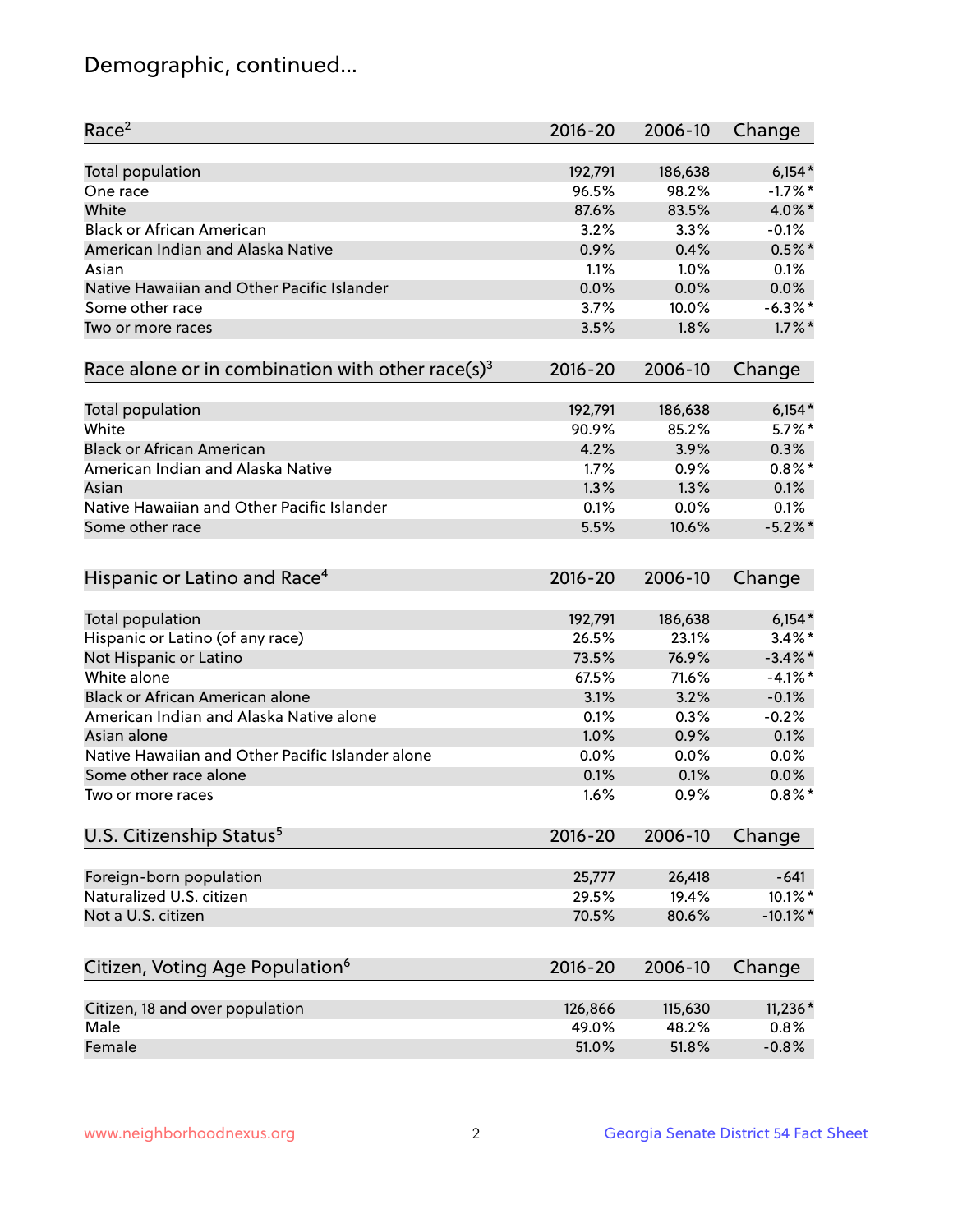#### Economic

| Income <sup>7</sup>                                 | $2016 - 20$ | 2006-10 | Change     |
|-----------------------------------------------------|-------------|---------|------------|
|                                                     |             |         |            |
| All households                                      | 68,324      | 65,185  | $3,139*$   |
| Less than \$10,000                                  | 5.1%        | 8.0%    | $-2.9\%$ * |
| \$10,000 to \$14,999                                | 5.3%        | 7.8%    | $-2.5%$ *  |
| \$15,000 to \$24,999                                | 11.4%       | 14.5%   | $-3.1\%$ * |
| \$25,000 to \$34,999                                | 12.9%       | 12.7%   | 0.1%       |
| \$35,000 to \$49,999                                | 15.5%       | 16.7%   | $-1.2%$    |
| \$50,000 to \$74,999                                | 19.9%       | 18.9%   | 1.0%       |
| \$75,000 to \$99,999                                | 12.2%       | 10.2%   | $2.0\%$ *  |
| \$100,000 to \$149,999                              | 11.4%       | 7.5%    | 3.9%*      |
| \$150,000 to \$199,999                              | 2.7%        | 2.0%    | 0.7%       |
| \$200,000 or more                                   | 3.4%        | 1.5%    | $1.9\%$ *  |
| Median household income (dollars)                   | 49,699      | 41,127  | 8,572*     |
| Mean household income (dollars)                     | 66,286      | 52,427  | 13,860*    |
| With earnings                                       | 77.6%       | 81.3%   | $-3.8\%$ * |
| Mean earnings (dollars)                             | 68,493      | 53,162  | 15,332*    |
| <b>With Social Security</b>                         | 31.6%       | 27.2%   | 4.4%*      |
| Mean Social Security income (dollars)               | 19,387      | 14,362  | 5,026*     |
| With retirement income                              | 12.6%       | 11.4%   | $1.2\%$ *  |
| Mean retirement income (dollars)                    | 24,252      | 18,168  | $6,084*$   |
| With Supplemental Security Income                   | 5.9%        | 4.2%    | $1.7\%$ *  |
| Mean Supplemental Security Income (dollars)         | 10,680      | 7,543   | $3,136*$   |
| With cash public assistance income                  | 1.5%        | 2.5%    | $-1.0\%$ * |
| Mean cash public assistance income (dollars)        | 375         | 3,928   | $-3,553*$  |
| With Food Stamp/SNAP benefits in the past 12 months | 10.8%       | 10.1%   | 0.7%       |
|                                                     |             |         |            |
| Families                                            | 49,556      | 47,067  | 2,489*     |
| Less than \$10,000                                  | 2.8%        | 5.2%    | $-2.4\%$ * |
| \$10,000 to \$14,999                                | 2.4%        | 5.0%    | $-2.6\%$ * |
| \$15,000 to \$24,999                                | 8.4%        | 13.2%   | $-4.8\%$ * |
| \$25,000 to \$34,999                                | 12.5%       | 12.0%   | 0.5%       |
| \$35,000 to \$49,999                                | 16.2%       | 16.6%   | $-0.4%$    |
| \$50,000 to \$74,999                                | 22.2%       | 22.3%   | $-0.1%$    |
| \$75,000 to \$99,999                                | 14.0%       | 12.5%   | $1.5\%$ *  |
| \$100,000 to \$149,999                              | 13.8%       | 8.8%    | 4.9%*      |
| \$150,000 to \$199,999                              | 3.4%        | 2.4%    | $1.0\%$ *  |
| \$200,000 or more                                   | 4.3%        | 1.9%    | $2.4\%$ *  |
| Median family income (dollars)                      | 57,828      | 48,100  | 9,729*     |
| Mean family income (dollars)                        | 74,965      | 58,910  | 16,055*    |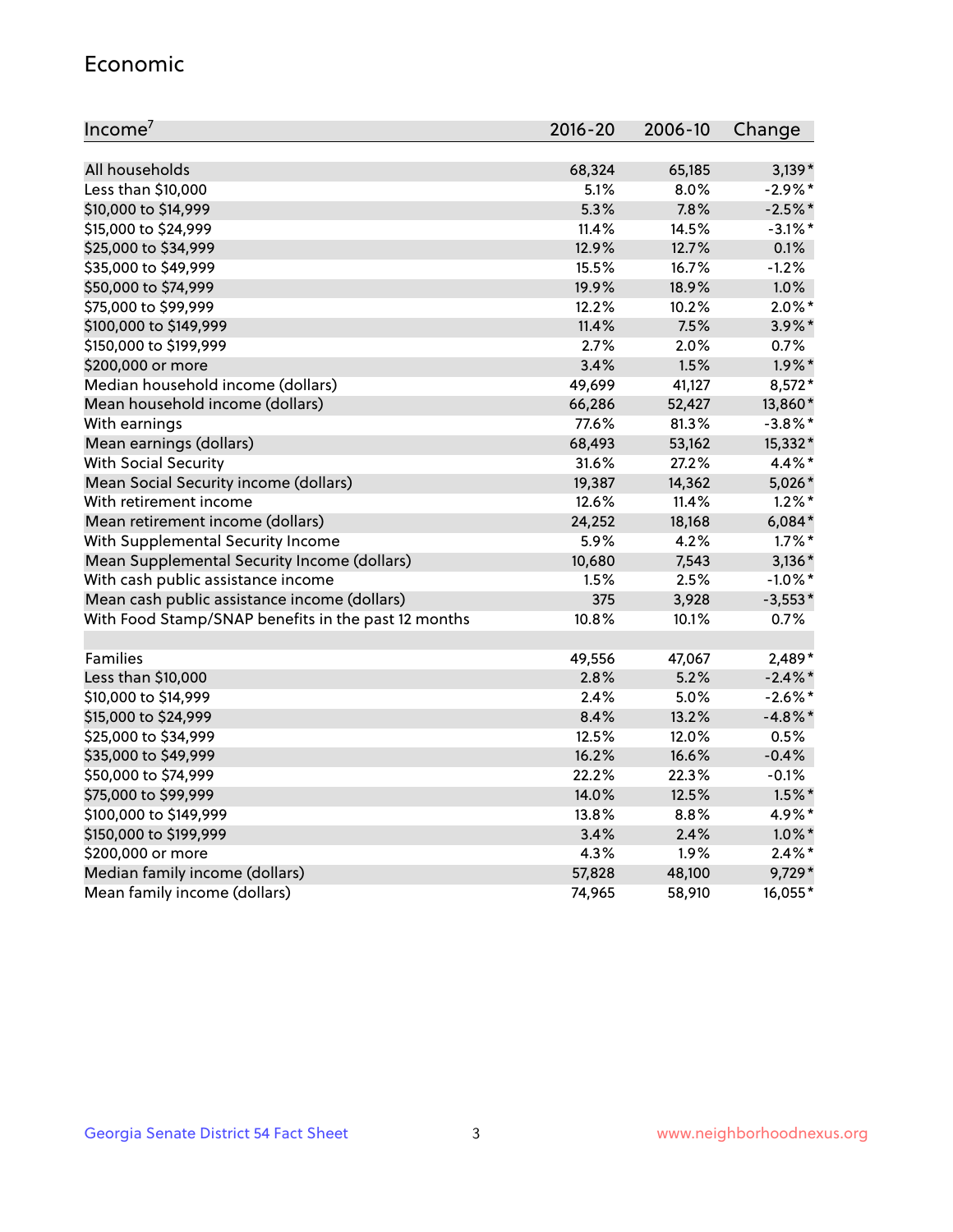## Economic, continued...

| Income, continued <sup>8</sup>                                        | $2016 - 20$ | 2006-10 | Change      |
|-----------------------------------------------------------------------|-------------|---------|-------------|
|                                                                       |             |         |             |
| Nonfamily households                                                  | 18,768      | 18,118  | 650         |
| Median nonfamily income (dollars)                                     | 26,934      | 23,501  | $3,433*$    |
| Mean nonfamily income (dollars)                                       | 39,685      | 32,642  | $7,043*$    |
| Median earnings for workers (dollars)                                 | 30,896      | 25,534  | $5,362*$    |
| Median earnings for male full-time, year-round workers<br>(dollars)   | 39,122      | 34,769  | 4,354*      |
| Median earnings for female full-time, year-round workers<br>(dollars) | 32,875      | 28,308  | 4,567*      |
| Per capita income (dollars)                                           | 24,320      | 18,787  | $5,533*$    |
| Families and People Below Poverty Level <sup>9</sup>                  | $2016 - 20$ | 2006-10 | Change      |
|                                                                       |             |         |             |
| All families                                                          | 11.5%       | 15.0%   | $-3.5%$ *   |
| With related children under 18 years                                  | 18.5%       | 22.2%   | $-3.6%$     |
| With related children under 5 years only                              | 15.4%       | 23.0%   | $-7.7%$     |
| Married couple families                                               | 7.2%        | 10.1%   | $-2.9\%$ *  |
| With related children under 18 years                                  | 11.3%       | 14.7%   | $-3.4%$     |
| With related children under 5 years only                              | 7.1%        | 12.3%   | $-5.1%$     |
| Families with female householder, no husband present                  | 30.2%       | 34.5%   | $-4.3%$     |
| With related children under 18 years                                  | 42.3%       | 42.7%   | $-0.4%$     |
| With related children under 5 years only                              | 47.7%       | 54.7%   | $-6.9%$     |
| All people                                                            | 16.1%       | 18.4%   | $-2.3%$ *   |
| Under 18 years                                                        | 25.1%       | 25.3%   | $-0.2%$     |
| Related children under 18 years                                       | 24.4%       | 24.9%   | $-0.5%$     |
| Related children under 5 years                                        | 25.2%       | 31.5%   | $-6.2%$     |
| Related children 5 to 17 years                                        | 24.1%       | 22.3%   | $1.8\%$     |
| 18 years and over                                                     | 13.0%       | 15.7%   | $-2.7%$ *   |
| 18 to 64 years                                                        | 13.4%       | 16.0%   | $-2.5%$ *   |
| 65 years and over                                                     | 11.5%       | 14.3%   | $-2.9%$     |
| People in families                                                    | 13.8%       | 16.6%   | $-2.8\%$ *  |
| Unrelated individuals 15 years and over                               | 29.7%       | 29.2%   | 0.5%        |
|                                                                       |             |         |             |
| Non-Hispanic white people                                             | 13.3%       | 13.6%   | $-0.3%$     |
| Black or African-American people                                      | 16.9%       | 22.0%   | $-5.0%$     |
| Asian people                                                          | 22.8%       | 8.1%    | 14.7%       |
| Hispanic or Latino people                                             | 22.1%       | 32.7%   | $-10.6\%$ * |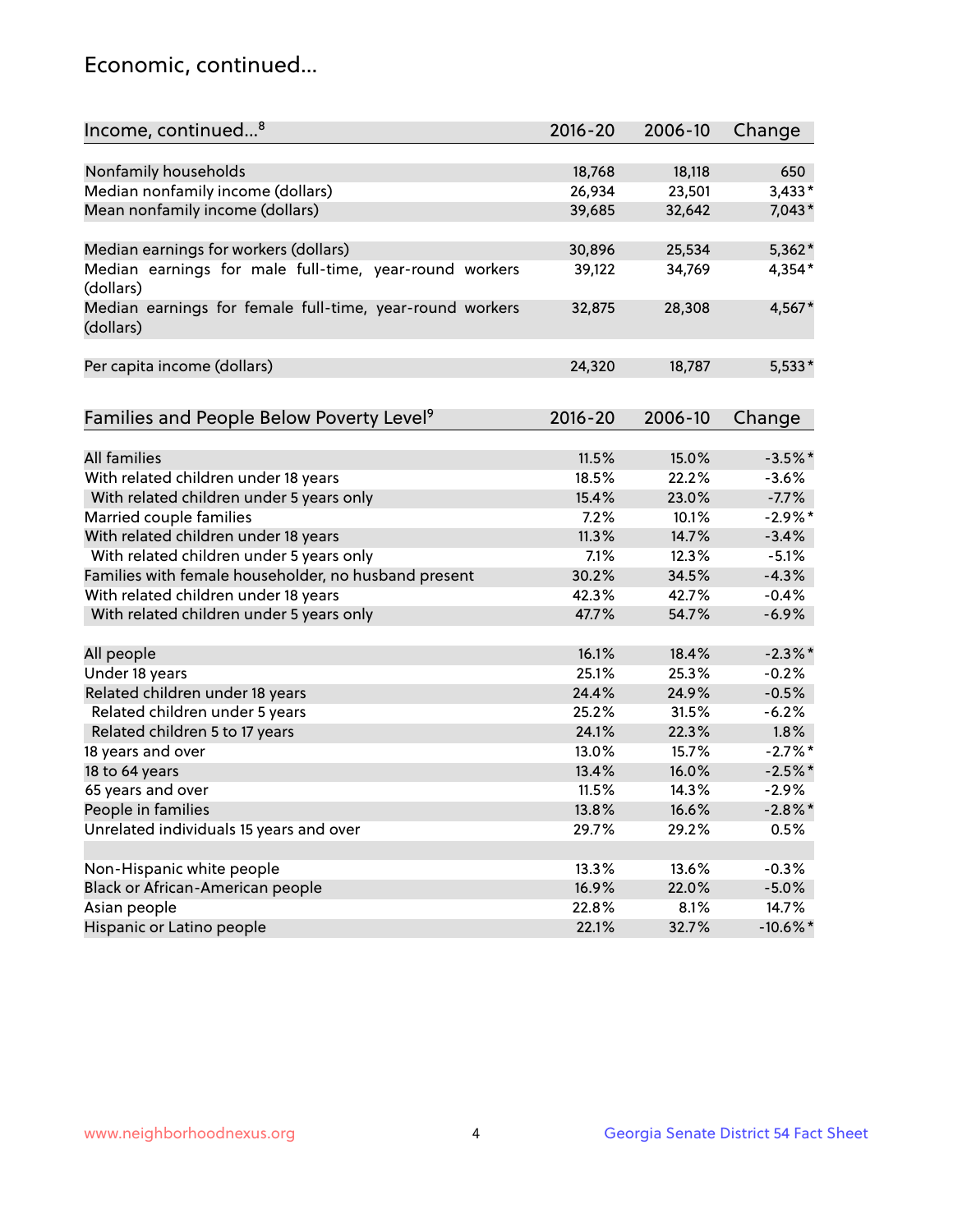## Employment

| Employment Status <sup>10</sup>                                             | $2016 - 20$ | 2006-10 | Change     |
|-----------------------------------------------------------------------------|-------------|---------|------------|
|                                                                             |             |         |            |
| Population 16 years and over                                                | 149,995     | 139,830 | 10,165*    |
| In labor force                                                              | 61.8%       | 64.5%   | $-2.7%$ *  |
| Civilian labor force                                                        | 61.8%       | 64.3%   | $-2.5%$ *  |
| Employed                                                                    | 58.4%       | 58.7%   | $-0.2%$    |
| Unemployed                                                                  | 3.3%        | 5.7%    | $-2.3%$    |
| <b>Armed Forces</b>                                                         | 0.0%        | 0.1%    | $-0.1%$    |
| Not in labor force                                                          | 38.2%       | 35.5%   | $2.7\%$ *  |
| Civilian labor force                                                        |             |         |            |
|                                                                             | 92,650      | 89,924  | 2,726      |
| <b>Unemployment Rate</b>                                                    | 5.4%        | 8.8%    | $-3.4%$    |
| Females 16 years and over                                                   | 76,088      | 71,026  | $5,063*$   |
| In labor force                                                              | 54.7%       | 54.9%   | $-0.3%$    |
| Civilian labor force                                                        | 54.7%       | 54.9%   | $-0.2%$    |
| Employed                                                                    | 51.1%       | 49.4%   | 1.7%       |
|                                                                             |             |         |            |
| Own children of the householder under 6 years                               | 14,458      | 17,059  | $-2,601*$  |
| All parents in family in labor force                                        | 67.3%       | 56.5%   | 10.8%*     |
| Own children of the householder 6 to 17 years                               | 30,485      | 31,998  | $-1,513$   |
| All parents in family in labor force                                        | 72.1%       | 71.1%   | 1.0%       |
|                                                                             |             |         |            |
| Industry <sup>11</sup>                                                      | $2016 - 20$ | 2006-10 | Change     |
|                                                                             |             |         |            |
| Civilian employed population 16 years and over                              | 87,670      | 82,018  | $5,651*$   |
| Agriculture, forestry, fishing and hunting, and mining                      | 1.9%        | 1.1%    | 0.7%       |
| Construction                                                                | 5.9%        | 6.4%    | $-0.5%$    |
| Manufacturing                                                               | 36.2%       | 36.8%   | $-0.7%$    |
| Wholesale trade                                                             | 2.4%        | 2.9%    | $-0.6%$    |
| Retail trade                                                                | $9.0\%$     | 10.6%   | $-1.6\%$ * |
| Transportation and warehousing, and utilities                               | 4.2%        | 5.3%    | $-1.1%$    |
| Information                                                                 | 1.0%        | 1.2%    | $-0.2%$    |
| Finance and insurance, and real estate and rental and leasing               | 2.9%        | 2.8%    | 0.1%       |
| Professional, scientific, and management, and administrative                | 6.8%        | 5.6%    | $1.3\%$ *  |
| and waste management services                                               |             |         |            |
| Educational services, and health care and social assistance                 | 15.3%       | 14.2%   | 1.1%       |
| Arts, entertainment, and recreation, and accommodation and<br>food services | 6.7%        | 6.2%    | 0.5%       |
| Other services, except public administration                                | 4.4%        | 4.0%    | 0.4%       |
| Public administration                                                       | 3.3%        | 2.9%    | 0.4%       |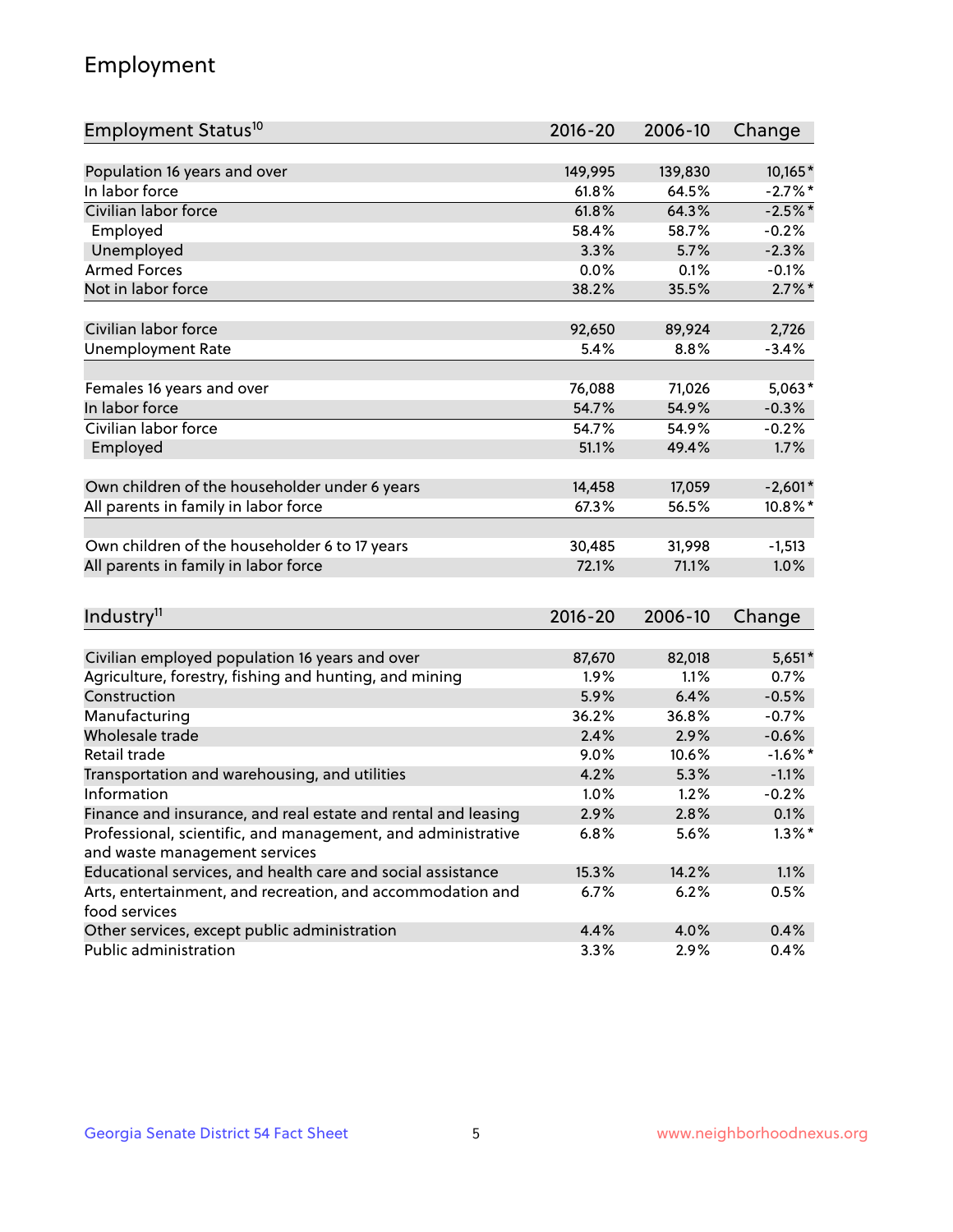## Employment, continued...

| Occupation <sup>12</sup>                                                    | $2016 - 20$ | 2006-10 | Change    |
|-----------------------------------------------------------------------------|-------------|---------|-----------|
| Civilian employed population 16 years and over                              | 87,670      | 82,018  | $5,651*$  |
| Management, business, science, and arts occupations                         | 24.1%       | 22.1%   | $2.0\%$ * |
| Service occupations                                                         | 14.5%       | 12.6%   | $1.9\%$ * |
| Sales and office occupations                                                | 20.2%       | 23.0%   | $-2.9%$ * |
|                                                                             |             |         | $-1.0%$   |
| Natural<br>and<br>resources,<br>construction,<br>maintenance<br>occupations | 10.0%       | 11.0%   |           |
| Production, transportation, and material moving occupations                 | 31.3%       | 31.3%   | $-0.0%$   |
| Class of Worker <sup>13</sup>                                               | $2016 - 20$ | 2006-10 | Change    |
|                                                                             |             |         |           |
| Civilian employed population 16 years and over                              | 87,670      | 82,018  | $5,651*$  |
| Private wage and salary workers                                             | 85.5%       | 84.4%   | 1.1%      |
| Government workers                                                          | 10.8%       | 10.6%   | 0.2%      |
| Self-employed in own not incorporated business workers                      | 3.5%        | 4.8%    | $-1.2%$   |
| Unpaid family workers                                                       | 0.1%        | 0.2%    | $-0.1%$   |
| Job Flows <sup>14</sup>                                                     | 2019        | 2010    | Change    |
|                                                                             |             |         |           |
| Total Jobs in district                                                      | 89,573      | 82,487  | 7,086     |
| Held by residents of district                                               | 60.7%       | 58.3%   | 2.4%      |
| Held by non-residents of district                                           | 39.3%       | 41.7%   | $-2.4%$   |
| Jobs by Industry Sector <sup>15</sup>                                       | 2019        | 2010    | Change    |
|                                                                             |             |         |           |
| Total Jobs in district                                                      | 89,573      | 82,487  | 7,086     |
| Goods Producing sectors                                                     | 40.1%       | 38.2%   | 1.9%      |
| Trade, Transportation, and Utilities sectors                                | 18.6%       | 23.6%   | $-5.0%$   |
| All Other Services sectors                                                  | 41.3%       | 38.2%   | 3.1%      |
| Total Jobs in district held by district residents                           | 54,368      | 48,050  | 6,318     |
| <b>Goods Producing sectors</b>                                              | 43.6%       | 42.1%   | 1.5%      |
| Trade, Transportation, and Utilities sectors                                | 15.7%       | 17.8%   | $-2.1%$   |
| All Other Services sectors                                                  | 40.7%       | 40.2%   | 0.6%      |
|                                                                             |             |         |           |
| Jobs by Earnings <sup>16</sup>                                              | 2019        | 2010    | Change    |
|                                                                             |             |         |           |
| Total Jobs in district                                                      | 89,573      | 82,487  | 7,086     |
| Jobs with earnings \$1250/month or less                                     | 19.1%       | 19.5%   | $-0.4%$   |
| Jobs with earnings \$1251/month to \$3333/month                             | 42.7%       | 53.4%   | $-10.7%$  |
| Jobs with earnings greater than \$3333/month                                | 38.2%       | 27.0%   | 11.1%     |
| Total Jobs in district held by district residents                           | 54,368      | 48,050  | 6,318     |
| Jobs with earnings \$1250/month or less                                     | 18.0%       | 18.6%   | $-0.6%$   |
| Jobs with earnings \$1251/month to \$3333/month                             | 46.2%       | 56.7%   | $-10.5%$  |
| Jobs with earnings greater than \$3333/month                                | 35.7%       | 24.7%   | 11.0%     |
|                                                                             |             |         |           |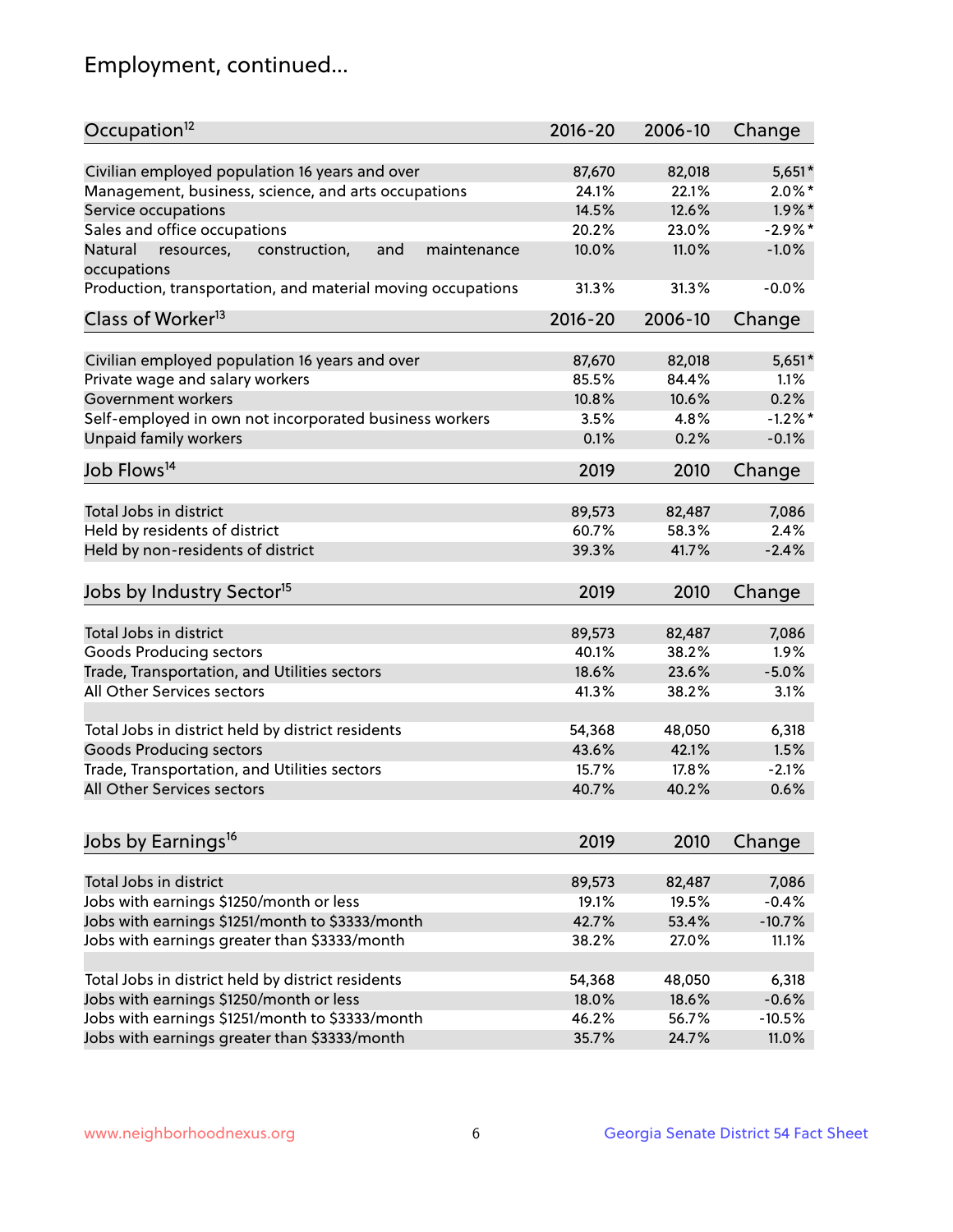## Employment, continued...

| Jobs by Age of Worker <sup>17</sup>               | 2019   | 2010   | Change  |
|---------------------------------------------------|--------|--------|---------|
|                                                   |        |        |         |
| Total Jobs in district                            | 89,573 | 82,487 | 7,086   |
| Jobs with workers age 29 or younger               | 22.1%  | 20.1%  | 2.0%    |
| Jobs with workers age 30 to 54                    | 55.4%  | 61.4%  | $-6.0%$ |
| Jobs with workers age 55 or older                 | 22.5%  | 18.5%  | 4.0%    |
|                                                   |        |        |         |
| Total Jobs in district held by district residents | 54,368 | 48,050 | 6,318   |
| Jobs with workers age 29 or younger               | 22.4%  | 19.5%  | 2.9%    |
| Jobs with workers age 30 to 54                    | 55.2%  | 61.4%  | $-6.2%$ |
| Jobs with workers age 55 or older                 | 22.4%  | 19.1%  | 3.3%    |
|                                                   |        |        |         |

#### Education

| School Enrollment <sup>18</sup>                | $2016 - 20$ | 2006-10 | Change     |
|------------------------------------------------|-------------|---------|------------|
|                                                |             |         |            |
| Population 3 years and over enrolled in school | 46,362      | 48,317  | $-1,956$   |
| Nursery school, preschool                      | 5.9%        | 5.4%    | 0.5%       |
| Kindergarten                                   | 5.6%        | 5.9%    | $-0.3%$    |
| Elementary school (grades 1-8)                 | 46.4%       | 48.9%   | $-2.5%$ *  |
| High school (grades 9-12)                      | 24.6%       | 23.0%   | $1.6\%$    |
| College or graduate school                     | 17.5%       | 16.8%   | 0.7%       |
| Educational Attainment <sup>19</sup>           | $2016 - 20$ | 2006-10 | Change     |
|                                                |             |         |            |
| Population 25 years and over                   | 126,700     | 117,047 | $9,653*$   |
| Less than 9th grade                            | 12.1%       | 14.0%   | $-1.9\%$ * |
| 9th to 12th grade, no diploma                  | 14.8%       | 17.4%   | $-2.6\%$ * |
| High school graduate (includes equivalency)    | 32.3%       | 33.8%   | $-1.5\%$ * |
| Some college, no degree                        | 19.7%       | 17.4%   | $2.3\%$ *  |
| Associate's degree                             | 6.0%        | 4.7%    | $1.3\%$ *  |
| Bachelor's degree                              | 9.3%        | 7.9%    | $1.4\%$ *  |
| Graduate or professional degree                | 5.8%        | 4.8%    | 1.0%       |
|                                                |             |         |            |
| Percent high school graduate or higher         | 73.1%       | 68.6%   | 4.5%*      |
| Percent bachelor's degree or higher            | 15.0%       | 12.7%   | $2.3\%$ *  |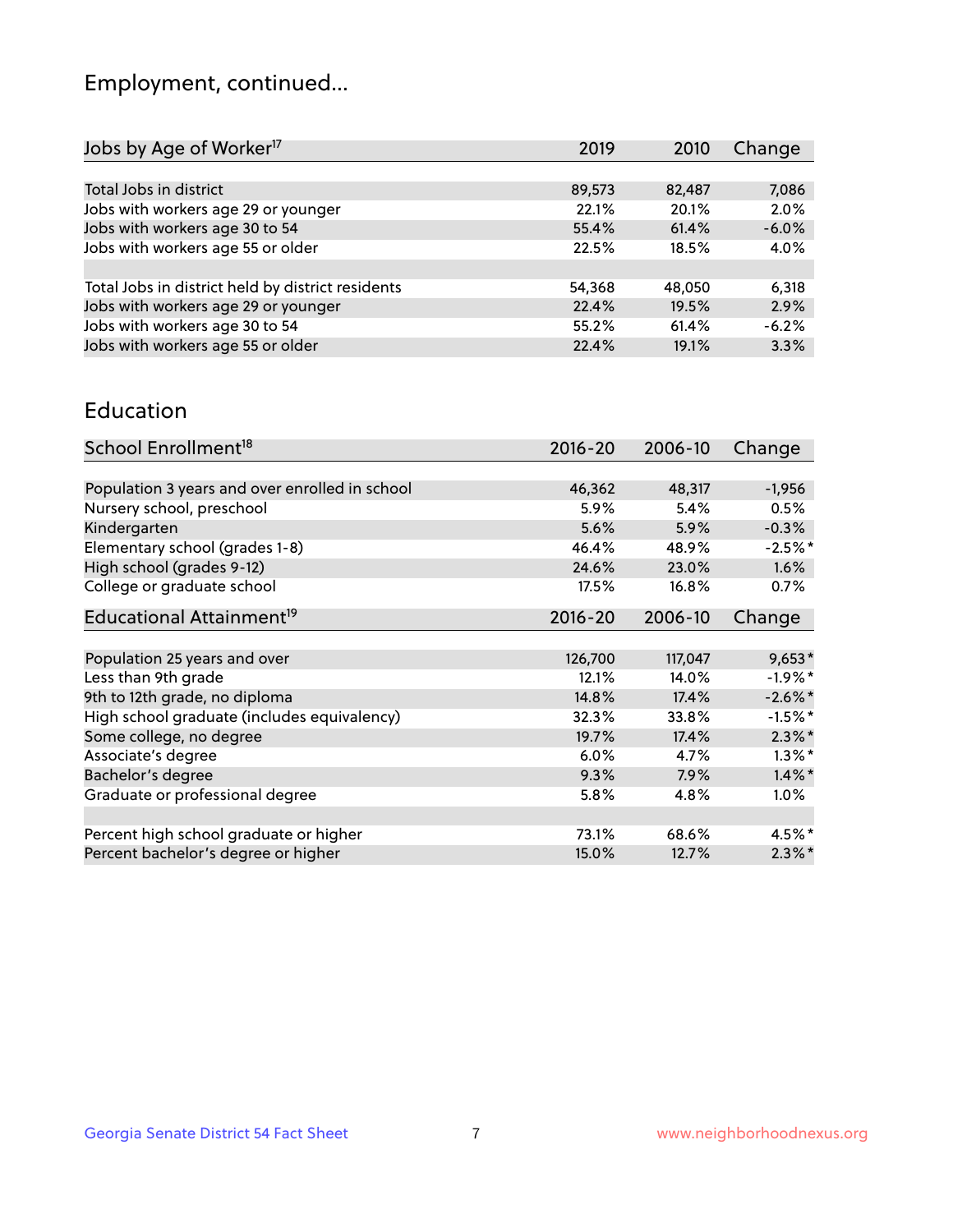## Housing

| Households by Type <sup>20</sup>                     | 2016-20     | 2006-10 | Change     |
|------------------------------------------------------|-------------|---------|------------|
|                                                      |             |         |            |
| <b>Total households</b>                              | 68,324      | 65,185  | $3,139*$   |
| Family households (families)                         | 72.5%       | 72.2%   | 0.3%       |
| With own children under 18 years                     | 31.7%       | 34.0%   | $-2.4\%$ * |
| Married-couple family                                | 53.2%       | 54.8%   | $-1.6%$    |
| With own children of the householder under 18 years  | 22.2%       | 24.2%   | $-1.9\%$ * |
| Male householder, no wife present, family            | 6.1%        | 5.5%    | 0.6%       |
| With own children of the householder under 18 years  | 2.5%        | 2.7%    | $-0.1%$    |
| Female householder, no husband present, family       | 13.2%       | 11.9%   | 1.3%       |
| With own children of the householder under 18 years  | 6.9%        | 7.2%    | $-0.3%$    |
| Nonfamily households                                 | 27.5%       | 27.8%   | $-0.3%$    |
| Householder living alone                             | 23.1%       | 22.5%   | 0.6%       |
| 65 years and over                                    | 11.5%       | 7.6%    | $3.9\%$ *  |
|                                                      |             |         |            |
| Households with one or more people under 18 years    | 36.6%       | 39.1%   | $-2.5%$ *  |
| Households with one or more people 65 years and over | 29.1%       | 21.5%   | $7.6\%$ *  |
|                                                      |             |         |            |
| Average household size                               | 2.79        | 2.83    | $-0.05*$   |
| Average family size                                  | 3.28        | 3.36    | $-0.08$    |
| Housing Occupancy <sup>21</sup>                      | $2016 - 20$ | 2006-10 | Change     |
|                                                      |             |         |            |
| Total housing units                                  | 75,845      | 73,462  | 2,382*     |
| Occupied housing units                               | 90.1%       | 88.7%   | $1.4\%$ *  |
| Vacant housing units                                 | 9.9%        | 11.3%   | $-1.4%$    |
|                                                      |             |         |            |
| Homeowner vacancy rate                               | 0.9         | 3.0     | $-2.2*$    |
| Rental vacancy rate                                  | 6.6         | 14.5    | $-7.9*$    |
| Units in Structure <sup>22</sup>                     | $2016 - 20$ | 2006-10 | Change     |
|                                                      |             |         |            |
| Total housing units                                  | 75,845      | 73,462  | 2,382*     |
| 1-unit, detached                                     | 64.1%       | 63.0%   | 1.1%       |
| 1-unit, attached                                     | 2.2%        | 2.2%    | $-0.0%$    |
| 2 units                                              | 2.4%        | 2.9%    | $-0.5%$    |
| 3 or 4 units                                         | 4.0%        | 4.3%    | $-0.3%$    |
| 5 to 9 units                                         | 3.6%        | 3.9%    | $-0.3%$    |
| 10 to 19 units                                       | 3.1%        | 2.4%    | 0.7%       |
| 20 or more units                                     | 2.6%        | 2.1%    | 0.5%       |
| Mobile home                                          | 17.9%       | 19.0%   | $-1.1%$    |
| Boat, RV, van, etc.                                  | 0.0%        | 0.1%    | $-0.1%$    |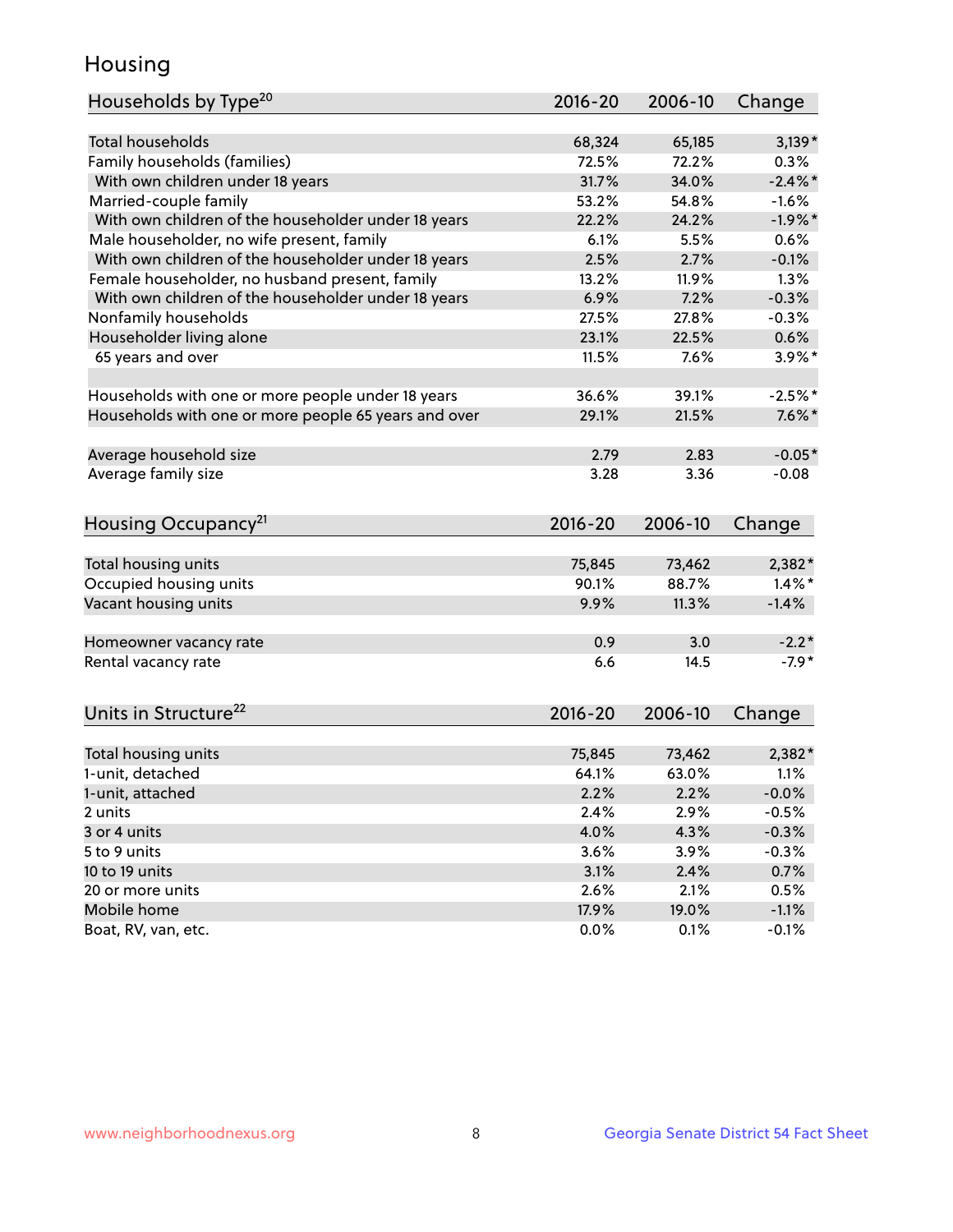## Housing, Continued...

| Year Structure Built <sup>23</sup>             | 2016-20     | 2006-10 | Change     |
|------------------------------------------------|-------------|---------|------------|
| Total housing units                            | 75,845      | 73,462  | 2,382*     |
| Built 2014 or later                            | 2.1%        | (X)     | (X)        |
| Built 2010 to 2013                             | 1.1%        | (X)     | (X)        |
| Built 2000 to 2009                             | 17.6%       | 15.2%   | $2.4\%$ *  |
| Built 1990 to 1999                             | 24.1%       | 21.4%   | $2.7\%$ *  |
| Built 1980 to 1989                             | 17.9%       | 19.3%   | $-1.4%$    |
| Built 1970 to 1979                             | 15.8%       | 18.7%   | $-2.9%$ *  |
| Built 1960 to 1969                             | 9.7%        | 11.1%   | $-1.4\%$ * |
| Built 1950 to 1959                             | 6.3%        | 6.4%    | $-0.2%$    |
| Built 1940 to 1949                             | 2.4%        | 3.5%    | $-1.1\%$ * |
| Built 1939 or earlier                          | 3.1%        | 4.5%    | $-1.4\%$ * |
| Housing Tenure <sup>24</sup>                   | $2016 - 20$ | 2006-10 | Change     |
| Occupied housing units                         | 68,324      | 65,185  | $3,139*$   |
| Owner-occupied                                 | 66.2%       | 69.0%   | $-2.8\%$ * |
| Renter-occupied                                | 33.8%       | 31.0%   | $2.8\%$ *  |
| Average household size of owner-occupied unit  | 2.75        | 2.91    | $-0.16*$   |
| Average household size of renter-occupied unit | 2.86        | 2.67    | $0.19*$    |
| Residence 1 Year Ago <sup>25</sup>             | $2016 - 20$ | 2006-10 | Change     |
| Population 1 year and over                     | 190,478     | 183,749 | $6,729*$   |
| Same house                                     | 91.3%       | 85.4%   | $5.8\%$ *  |
| Different house in the U.S.                    | 8.6%        | 14.4%   | $-5.8\%$ * |
| Same county                                    | 4.9%        | 10.0%   | $-5.1\%$ * |
| Different county                               | 3.7%        | 4.4%    | $-0.7%$    |
| Same state                                     | 2.3%        | 2.9%    | $-0.6%$    |
| Different state                                | 1.3%        | 1.5%    | $-0.2%$    |
| Abroad                                         | 0.1%        | 0.2%    | $-0.0%$    |
| Value of Housing Unit <sup>26</sup>            | $2016 - 20$ | 2006-10 | Change     |
| Owner-occupied units                           | 45,229      | 44,970  | 259        |
| Less than \$50,000                             | 10.4%       | 13.2%   | $-2.8%$    |
| \$50,000 to \$99,999                           | 20.1%       | 23.7%   | $-3.7\%$ * |
| \$100,000 to \$149,999                         | 25.0%       | 27.6%   | $-2.6\%$ * |
| \$150,000 to \$199,999                         | 17.8%       | 16.7%   | 1.1%       |
| \$200,000 to \$299,999                         | 15.8%       | 11.7%   | $4.1\%$ *  |
| \$300,000 to \$499,999                         | 8.4%        | 4.7%    | $3.7\%$ *  |
| \$500,000 to \$999,999                         | 2.0%        | 1.9%    | 0.1%       |
| \$1,000,000 or more                            | 0.5%        | 0.5%    | 0.1%       |
| Median (dollars)                               | 139,019     | 121,074 | 17,944*    |
| Mortgage Status <sup>27</sup>                  | $2016 - 20$ | 2006-10 | Change     |
| Owner-occupied units                           | 45,229      | 44,970  | 259        |
| Housing units with a mortgage                  | 54.1%       | 63.3%   | $-9.3\%$ * |
| Housing units without a mortgage               | 45.9%       | 36.7%   | $9.3\%$ *  |
|                                                |             |         |            |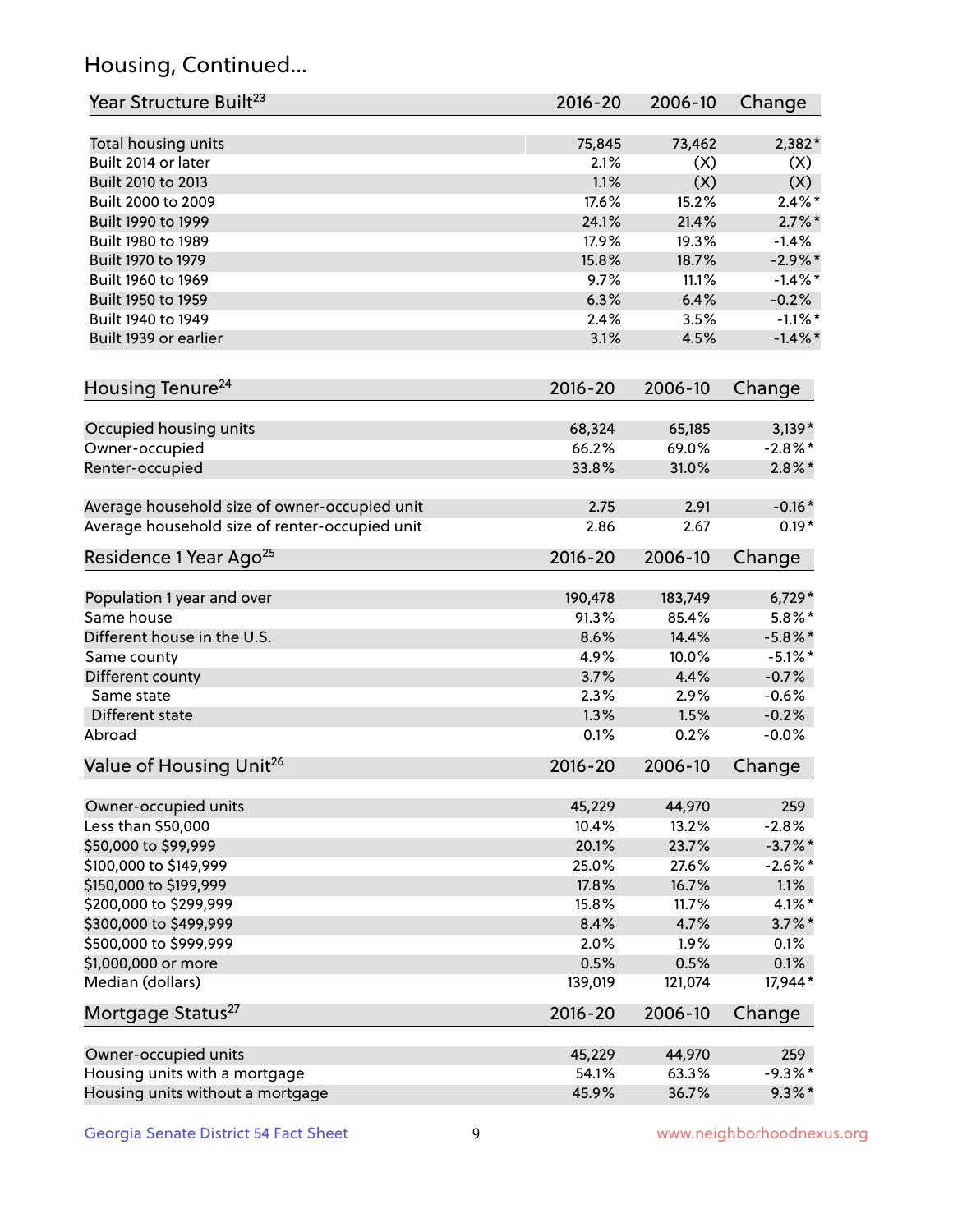## Housing, Continued...

| Selected Monthly Owner Costs <sup>28</sup>                                            | $2016 - 20$ | 2006-10 | Change     |
|---------------------------------------------------------------------------------------|-------------|---------|------------|
| Housing units with a mortgage                                                         | 24,451      | 28,471  | $-4,020*$  |
| Less than \$300                                                                       | 0.1%        | 0.2%    | $-0.2%$    |
| \$300 to \$499                                                                        | 1.1%        | 3.5%    | $-2.3%$    |
| \$500 to \$999                                                                        | 39.0%       | 41.5%   | $-2.5%$    |
| \$1,000 to \$1,499                                                                    | 36.1%       | 34.6%   | 1.5%       |
| \$1,500 to \$1,999                                                                    | 14.3%       | 12.7%   | 1.7%       |
| \$2,000 to \$2,999                                                                    | 7.5%        | 5.7%    | 1.8%       |
| \$3,000 or more                                                                       | 1.9%        | $1.9\%$ | $-0.0%$    |
| Median (dollars)                                                                      | 1,105       | 1,055   | $51*$      |
| Housing units without a mortgage                                                      | 20,778      | 16,499  | 4,279*     |
| Less than \$150                                                                       | 5.0%        | 8.1%    | $-3.1%$    |
| \$150 to \$249                                                                        | 17.4%       | 27.4%   | $-9.9%$ *  |
| \$250 to \$349                                                                        | 27.2%       | 30.7%   | $-3.5%$    |
| \$350 to \$499                                                                        | 30.0%       | 20.4%   | $9.6\%$ *  |
| \$500 to \$699                                                                        | 14.7%       | 10.0%   | 4.7%*      |
| \$700 or more                                                                         | 5.6%        | 3.4%    | 2.2%       |
| Median (dollars)                                                                      | 351         | 299     | $52*$      |
| Selected Monthly Owner Costs as a Percentage of<br>Household Income <sup>29</sup>     | $2016 - 20$ | 2006-10 | Change     |
| Housing units with a mortgage (excluding units where<br>SMOCAPI cannot be computed)   | 24,293      | 28,355  | $-4,062*$  |
| Less than 20.0 percent                                                                | 53.9%       | 39.3%   | 14.6%*     |
| 20.0 to 24.9 percent                                                                  | 16.3%       | 16.0%   | 0.3%       |
| 25.0 to 29.9 percent                                                                  | 7.3%        | 11.9%   | $-4.6\%$ * |
| 30.0 to 34.9 percent                                                                  | 5.9%        | 9.2%    | $-3.3\%$ * |
| 35.0 percent or more                                                                  | 16.6%       | 23.6%   | $-7.0\%$ * |
| Not computed                                                                          | 159         | 116     | 42         |
| Housing unit without a mortgage (excluding units where<br>SMOCAPI cannot be computed) | 20,515      | 16,274  | $4,242*$   |
| Less than 10.0 percent                                                                | 48.6%       | 49.0%   | $-0.5%$    |
| 10.0 to 14.9 percent                                                                  | 21.1%       | 19.1%   | $2.0\%$ *  |
| 15.0 to 19.9 percent                                                                  | 9.5%        | 11.2%   | $-1.6%$    |
| 20.0 to 24.9 percent                                                                  | 6.9%        | 5.9%    | 1.0%       |
| 25.0 to 29.9 percent                                                                  | 4.3%        | 4.6%    | $-0.4%$    |
| 30.0 to 34.9 percent                                                                  | 1.7%        | 3.2%    | $-1.5%$    |
| 35.0 percent or more                                                                  | 8.0%        | 7.0%    | 1.0%       |
| Not computed                                                                          | 262         | 225     | 37         |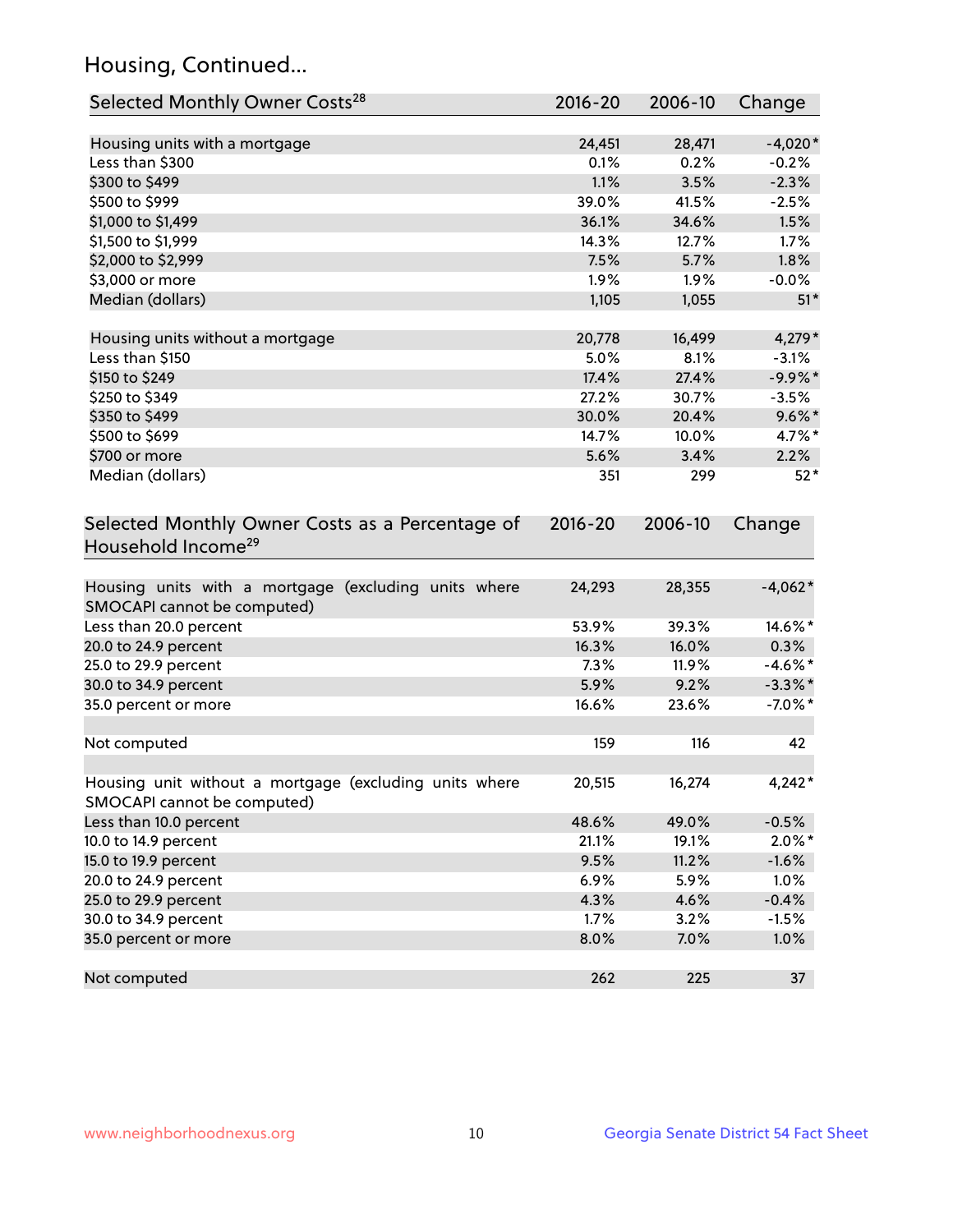## Housing, Continued...

| Gross Rent <sup>30</sup>   | 2016-20  | 2006-10 | Change     |
|----------------------------|----------|---------|------------|
|                            |          |         |            |
| Occupied units paying rent | 21,278   | 18,714  | $2,565*$   |
| Less than \$200            | 0.6%     | 1.2%    | $-0.6%$    |
| \$200 to \$499             | 15.3%    | 21.5%   | $-6.2%$    |
| \$500 to \$749             | 38.9%    | 48.6%   | $-9.7%$ *  |
| \$750 to \$999             | 32.1%    | 21.4%   | $10.7\%$ * |
| \$1,000 to \$1,499         | $11.9\%$ | 5.8%    | $6.1\%$ *  |
| \$1,500 to \$1,999         | 0.8%     | 1.3%    | $-0.5%$    |
| \$2,000 or more            | 0.5%     | 0.1%    | 0.3%       |
| Median (dollars)           | 725      | 634     | $91*$      |
|                            |          |         |            |
| No rent paid               | 1,816    | 1,501   | 316        |
|                            |          |         |            |

| Gross Rent as a Percentage of Household Income <sup>31</sup>                   | $2016 - 20$ | 2006-10 | Change    |
|--------------------------------------------------------------------------------|-------------|---------|-----------|
|                                                                                |             |         |           |
| Occupied units paying rent (excluding units where GRAPI<br>cannot be computed) | 20,851      | 18,514  | $2,336*$  |
| Less than 15.0 percent                                                         | 21.9%       | 13.9%   | $8.1\%$ * |
| 15.0 to 19.9 percent                                                           | 14.3%       | 13.3%   | $1.0\%$   |
| 20.0 to 24.9 percent                                                           | 12.5%       | 11.6%   | 0.9%      |
| 25.0 to 29.9 percent                                                           | 11.1%       | 13.2%   | $-2.1%$   |
| 30.0 to 34.9 percent                                                           | 8.7%        | 10.3%   | $-1.6%$   |
| 35.0 percent or more                                                           | 31.5%       | 37.7%   | $-6.2%$   |
|                                                                                |             |         |           |
| Not computed                                                                   | 2,244       | 1,700   | $544*$    |

## Transportation

| Commuting to Work <sup>32</sup>           | 2016-20 | 2006-10 | Change    |
|-------------------------------------------|---------|---------|-----------|
|                                           |         |         |           |
| Workers 16 years and over                 | 86,643  | 80,646  | 5,997*    |
| Car, truck, or van - drove alone          | 83.9%   | 83.3%   | 0.5%      |
| Car, truck, or van - carpooled            | 10.7%   | 11.3%   | $-0.6%$   |
| Public transportation (excluding taxicab) | 0.1%    | 0.2%    | $-0.1%$   |
| Walked                                    | 0.7%    | 0.8%    | $-0.0%$   |
| Other means                               | 1.1%    | 2.6%    | $-1.5%$ * |
| Worked at home                            | 3.6%    | 1.8%    | $1.8\%$ * |
|                                           |         |         |           |
| Mean travel time to work (minutes)        | 22.8    | 21.4    | $1.4*$    |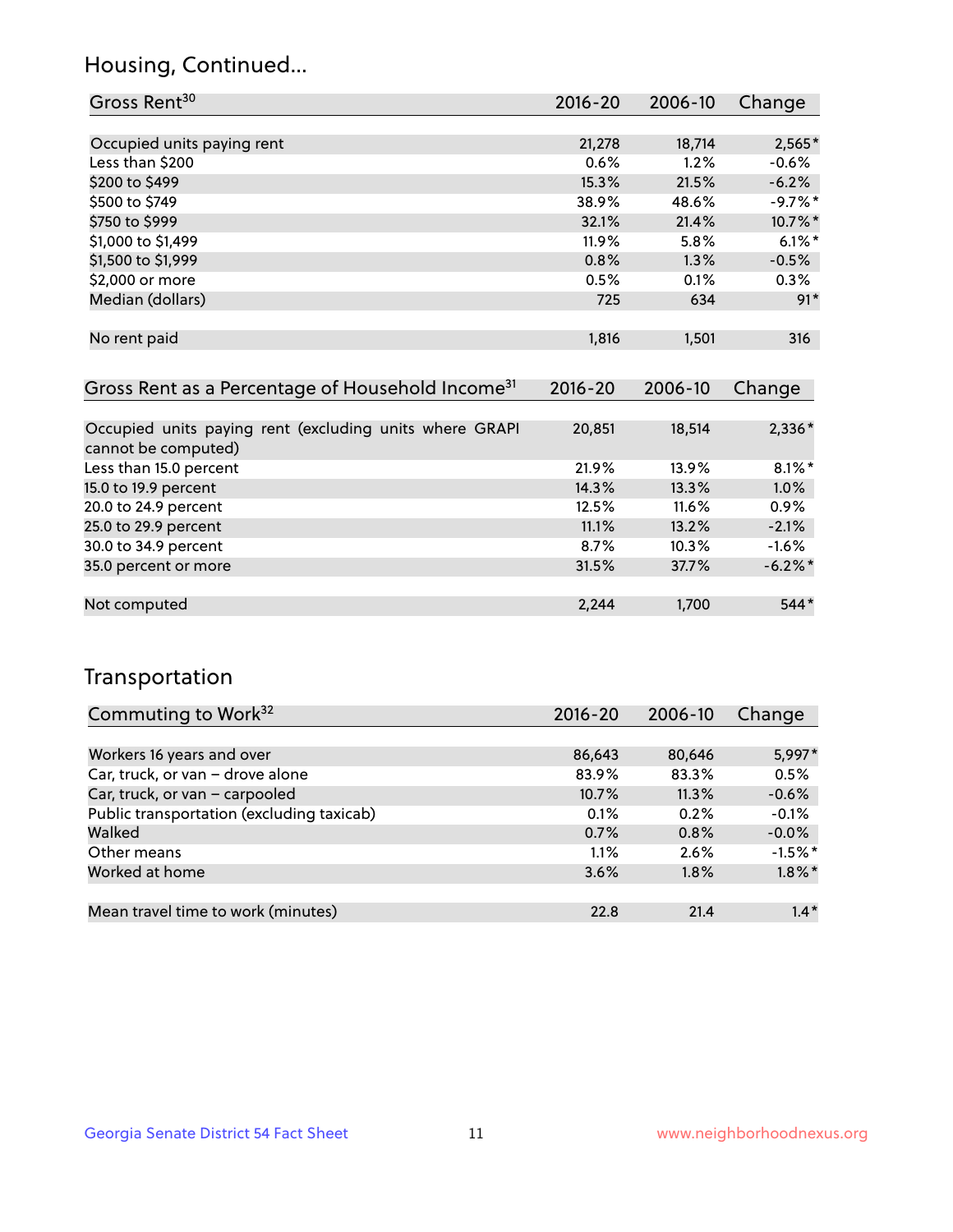## Transportation, Continued...

| Vehicles Available <sup>33</sup> | $2016 - 20$ | 2006-10 | Change     |
|----------------------------------|-------------|---------|------------|
|                                  |             |         |            |
| Occupied housing units           | 68,324      | 65,185  | $3,139*$   |
| No vehicles available            | 5.9%        | 5.2%    | 0.7%       |
| 1 vehicle available              | 29.1%       | 35.7%   | $-6.7\%$ * |
| 2 vehicles available             | 38.5%       | 36.9%   | 1.6%       |
| 3 or more vehicles available     | 26.5%       | 22.1%   | $4.3\%$ *  |

#### Health

| Health Insurance coverage <sup>34</sup>                 | 2016-20 |
|---------------------------------------------------------|---------|
|                                                         |         |
| Civilian Noninstitutionalized Population                | 191,133 |
| With health insurance coverage                          | 83.2%   |
| With private health insurance coverage                  | 59.3%   |
| With public health coverage                             | 33.1%   |
| No health insurance coverage                            | 16.8%   |
| Civilian Noninstitutionalized Population Under 19 years | 51,688  |
| No health insurance coverage                            | 9.6%    |
| Civilian Noninstitutionalized Population 19 to 64 years | 112,413 |
| In labor force:                                         | 85,064  |
| Employed:                                               | 80,660  |
| With health insurance coverage                          | 80.7%   |
| With private health insurance coverage                  | 78.7%   |
| With public coverage                                    | 3.7%    |
| No health insurance coverage                            | 19.3%   |
| Unemployed:                                             | 4,403   |
| With health insurance coverage                          | 51.2%   |
| With private health insurance coverage                  | 41.8%   |
| With public coverage                                    | 10.0%   |
| No health insurance coverage                            | 48.8%   |
| Not in labor force:                                     | 27,349  |
| With health insurance coverage                          | 66.3%   |
| With private health insurance coverage                  | 38.2%   |
| With public coverage                                    | 33.6%   |
| No health insurance coverage                            | 33.7%   |